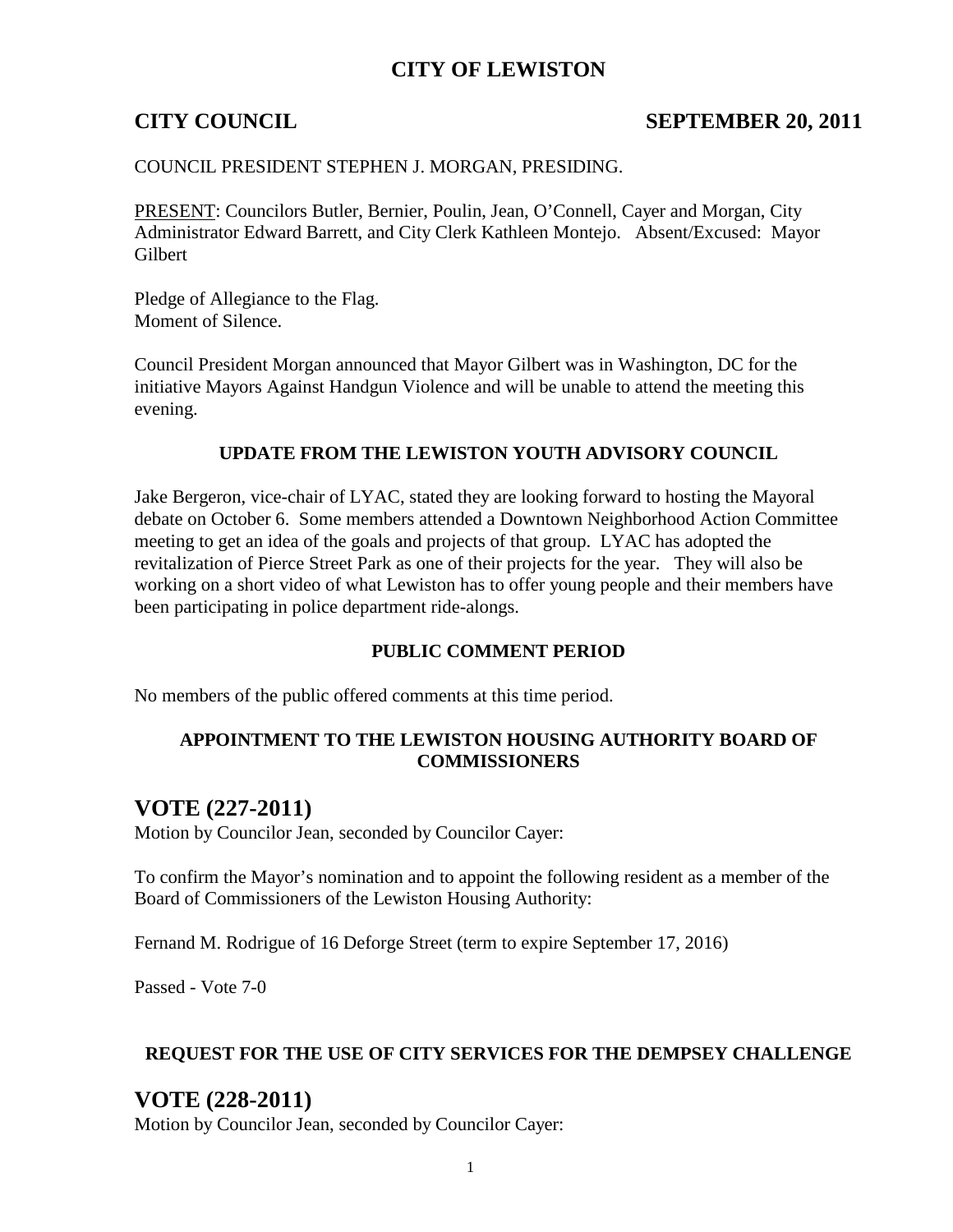To approve the request for the use of city services for The Dempsey Challenge to be held on October 8 and 9, 2011, at the Simard-Payne Police Memorial Park. Passed - Vote 7-0

### **PUBLIC HEARING FOR AUTOMOBILE GRAVEYARD/JUNKYARD PERMIT FOR LEWISTON PUBLIC WORKS DEPARTMENT**

Council President Morgan opened the public hearing. No members of the public spoke for or against this item. President Morgan than closed the hearing.

## **VOTE (229-2011)**

Motion by Councilor Butler, seconded by Councilor Bernier:

To grant an Automobile Graveyard/Junkyard permit to the Lewiston Public Works Department, 424-482 River Road. Passed - Vote 7-0

### **PUBLIC HEARING FOR AUTOMOBILE GRAVEYARD/JUNKYARD PERMIT FOR GARY ST. LAURENT/MAINE HEAVY EQUIPMENT**

Council President Morgan opened the public hearing. No members of the public spoke for or against this item. President Morgan than closed the hearing.

## **VOTE (230-2011)**

Motion by Councilor Cayer, seconded by Councilor Bernier:

To grant an Automobile Graveyard/Junkyard permit to Gary St. Laurent/Maine Heavy Equipment, 1445 Sabattus Street. Passed - Vote 7-0

### **PUBLIC HEARING FOR AUTOMOBILE GRAVEYARD/JUNKYARD PERMIT FOR DANA'S GARAGE**

Councilor Poulin inquired about the reference in Fire Department Inspector Paul Ouellette's report about a washed out fire road that is unusable. The Council agreed to incorporate this as an additional condition for the issuance of this permit.

# **VOTE (231-2011)**

Motion by Councilor Jean, seconded by Councilor Butler:

To grant an Automobile Graveyard/Junkyard permit to Dana's Garage, 193 Crowley Road, subject to the condition that no more than 1,000 tires may be stored on the property and to replace the washed out fire road if it has not already been taken care of. Passed - Vote 7-0

#### **PUBLIC HEARING FOR AUTOMOBILE GRAVEYARD/JUNKYARD PERMIT FOR GRIMMEL'S INDUSTRIES**

Council President Morgan opened the public hearing. No members of the public spoke for or against this item. President Morgan than closed the hearing.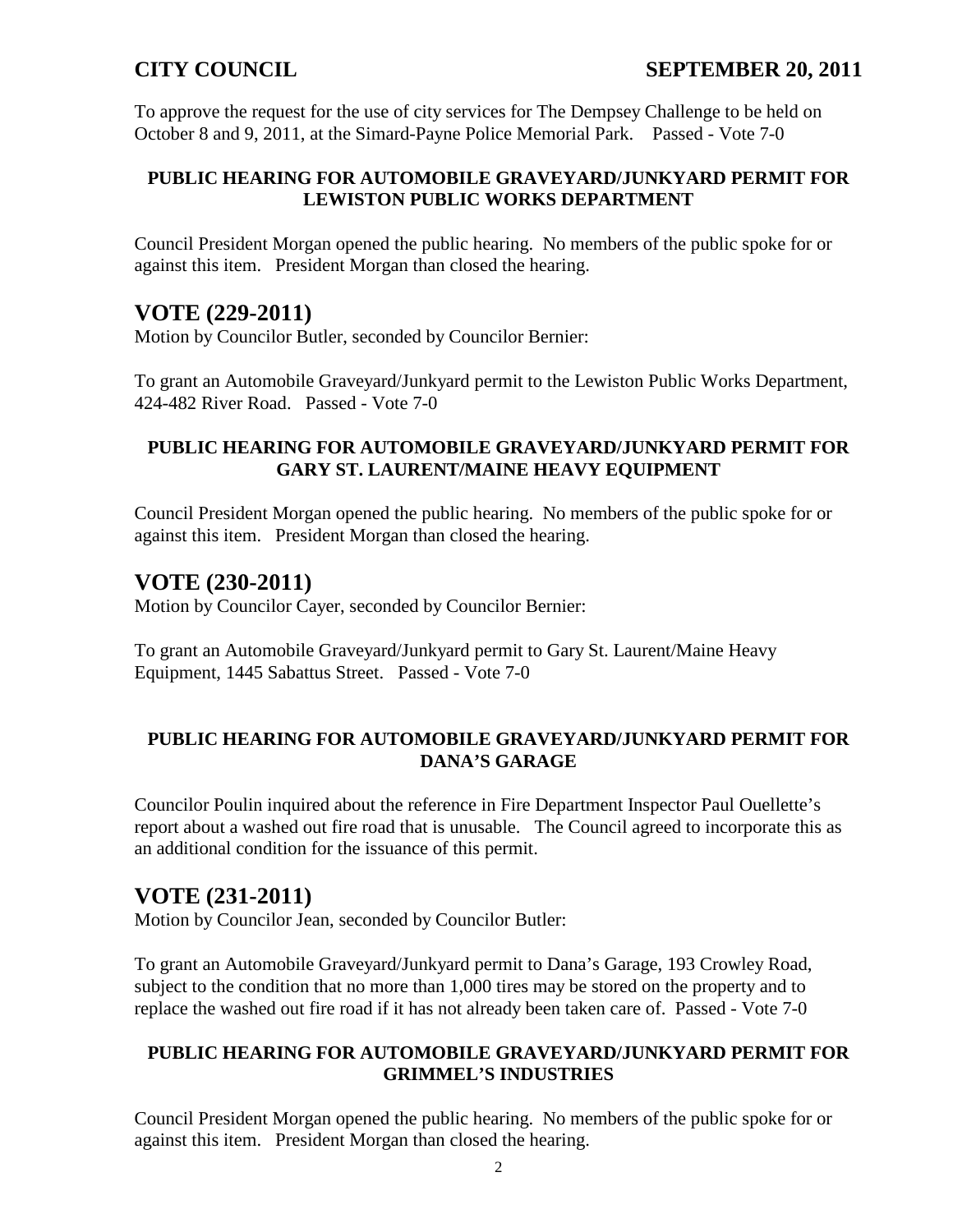# **VOTE (232-2011)**

Motion by Councilor Butler, seconded by Councilor Jean:

To grant an Automobile Graveyard/Junkyard permit to Grimmel's Industries, 50 River Road, subject to the following conditions:

- 1. The hours of operation shall be limited to 7:00am to 5:00pm, Monday through Saturday.
- 2. Maintain screening from the Maine Turnpike.

Passed - Vote 7-0

## **PUBLIC HEARING FOR AUTOMOBILE GRAVEYARD/JUNKYARD PERMIT FOR K.T.I BIO FUELS, LP**

Council President Morgan opened the public hearing. No members of the public spoke for or against this item. President Morgan than closed the hearing.

# **VOTE (233-2011)**

Motion by Councilor Cayer, seconded by Councilor Butler:

To grant an Automobile Graveyard/Junkyard permit to K.T.I Bio Fuels, Inc., 38 Alfred A. Plourde Parkway, subject to the following conditions:

- 1. Permit is granted for storage of construction and demolition debris (CDD), wood waste (includes demolition debris) and oversized bulky waste (OBW). CDD and OBW will consist of wood waste, sheetrock, insulation, metal, wire, aggregate products, dirt, sand, furniture, rugs, plastics, roofing materials, cardboard and any other large burnable household goods. Unacceptable materials are units containing CFC's, universal waste, municipal solid waste (MSW), hazardous materials, asbestos, and medical waste.
- 2. All wood waste and OBW which is to be placed in storage shall be piled no higher than 30'.
- 3. The width and length of the piles will be sized as indicated on the plan view of the back yard, but shall be no wider than 90' and no longer than 150'.
- 4. There shall be no more than nine (9) piles of wood waste and OBW at any time. OBW will not exceed two  $(2)$  piles.
- 5. Access rows or fire lanes shall be maintained between piles with a minimum distance of 30' between piles.
- 6. The main entrance roadway must be kept at a minimum of 24' of travel way at all times.
- 7. An additional access road or fire lane shall be maintained from Alfred A. Plourde Parkway at a minimum width of 20' to the storage area at all times..
- 8. All roads and fire lanes on the facility shall be of all weather surface adequately constructed to support fire apparatus likely to be operated on site at all times.
- 9. All storage pile locations shall be properly identified by the placement of a pole at the corner of the pile. A mark shall be placed at a height of 30' on the pole.
- 10. The site shall be designated no smoking throughout except office areas and control room. A no smoking sign shall be placed at the entrance to the facility.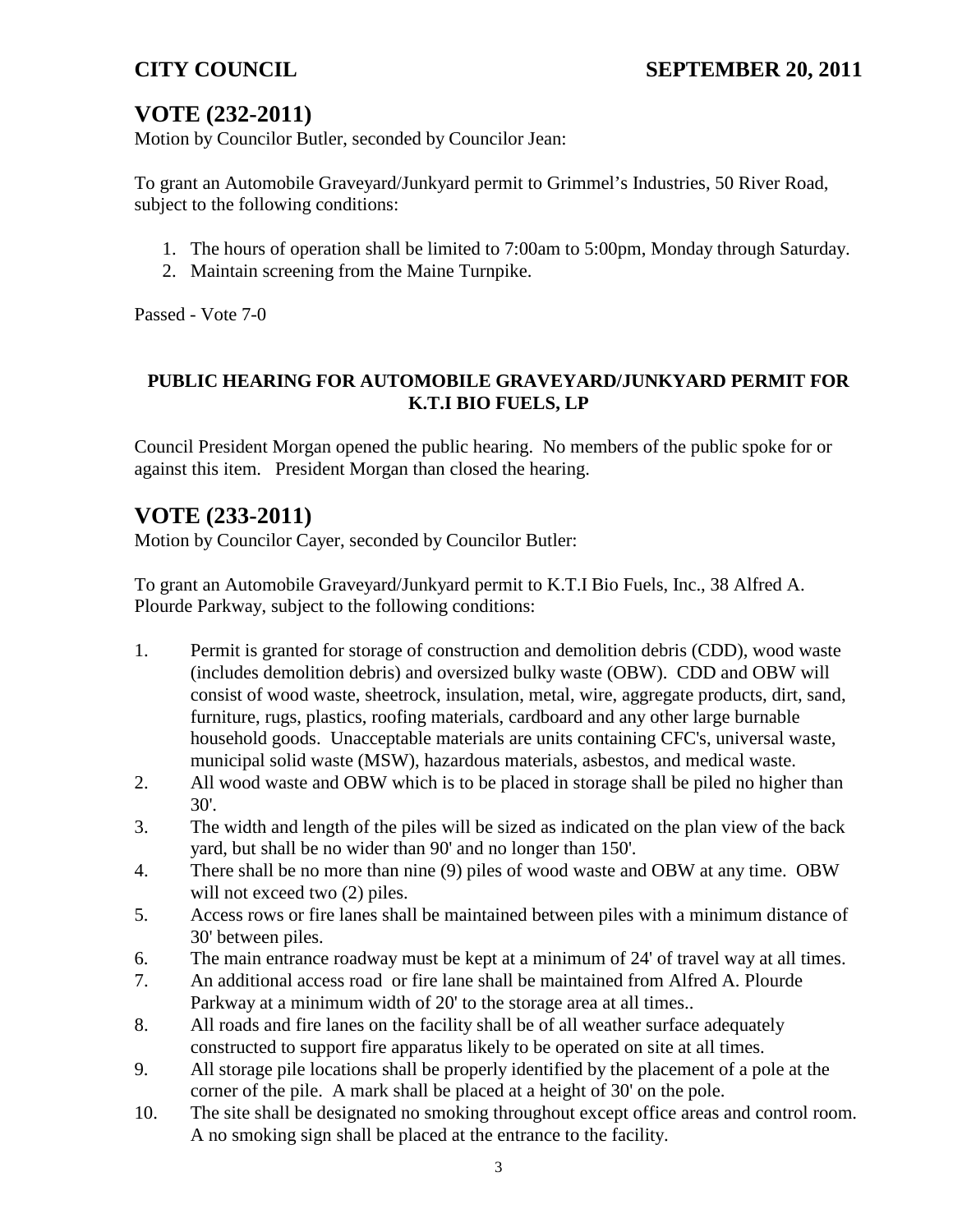- 11. Training of employees shall be provided on the use of fire protection equipment and fire reporting procedures on an annual basis.
- 12. KTI shall conduct a self-inspection of their activities and inspections shall be conducted on a weekly basis. Records of inspections shall be kept on site for Fire Prevention Bureau review when requested.
- 13. Pine trees shall be planted along the perimeter to provide a buffer and dead and/or missing trees shall be replaced promptly.
- 14. That the processing of pressure treated wood be done in full compliance with the EPA  $\&$ DEP regulations.

Passed - Vote 7-0

#### **PUBLIC HEARING AND FINAL PASSAGE REGARDING AN AMENDMENT TO THE BUILDINGS AND BUILDING REGULATIONS ORDINANCES REGARDING THE ELECTRICAL CODE**

Mayor Gilbert opened the public hearing to receive citizen input and comment. No members of the public spoke for or against this issue. Mayor Gilbert then closed the hearing.

# **VOTE (234-2011)**

Motion by Councilor Cayer, seconded by Councilor Poulin:

That the proposed amendments to the City Code of Ordinances, Chapter 18 "Buildings and Building Regulations", Article V, "Electrical Code", receive final passage by a roll call vote. Passed - Vote 7-0

### **PUBLIC HEARING AND FINAL PASSAGE REGARDING AN AMENDMENT TO THE FIRE PREVENTION AND PROTECTION ORDNIANCE**

Mayor Gilbert opened the public hearing to receive citizen input and comment. No members of the public spoke for or against this issue. Mayor Gilbert then closed the hearing.

# **VOTE (235-2011)**

Motion by Councilor Cayer, seconded by Councilor Bernier:

That the proposed amendment to the City Code of Ordinances, Chapter 38 "Fire Prevention and Protection", Article II, "Fire Prevention Code", Section 38-26 "Codes Adopted", receive final passage by a roll call vote. Passed - Vote 7-0

### **PUBLIC HEARING AND FINAL PASSAGE REGARDING AN AMENDMENT TO THE OFFENSES AND MISCELLANEOUS ORDINANCE REGARDING FIRE DEPARTMENT SUPERVISION AT PUBLIC GATHERINGS**

Mayor Gilbert opened the public hearing to receive citizen input and comment. No members of the public spoke for or against this issue. Mayor Gilbert then closed the hearing.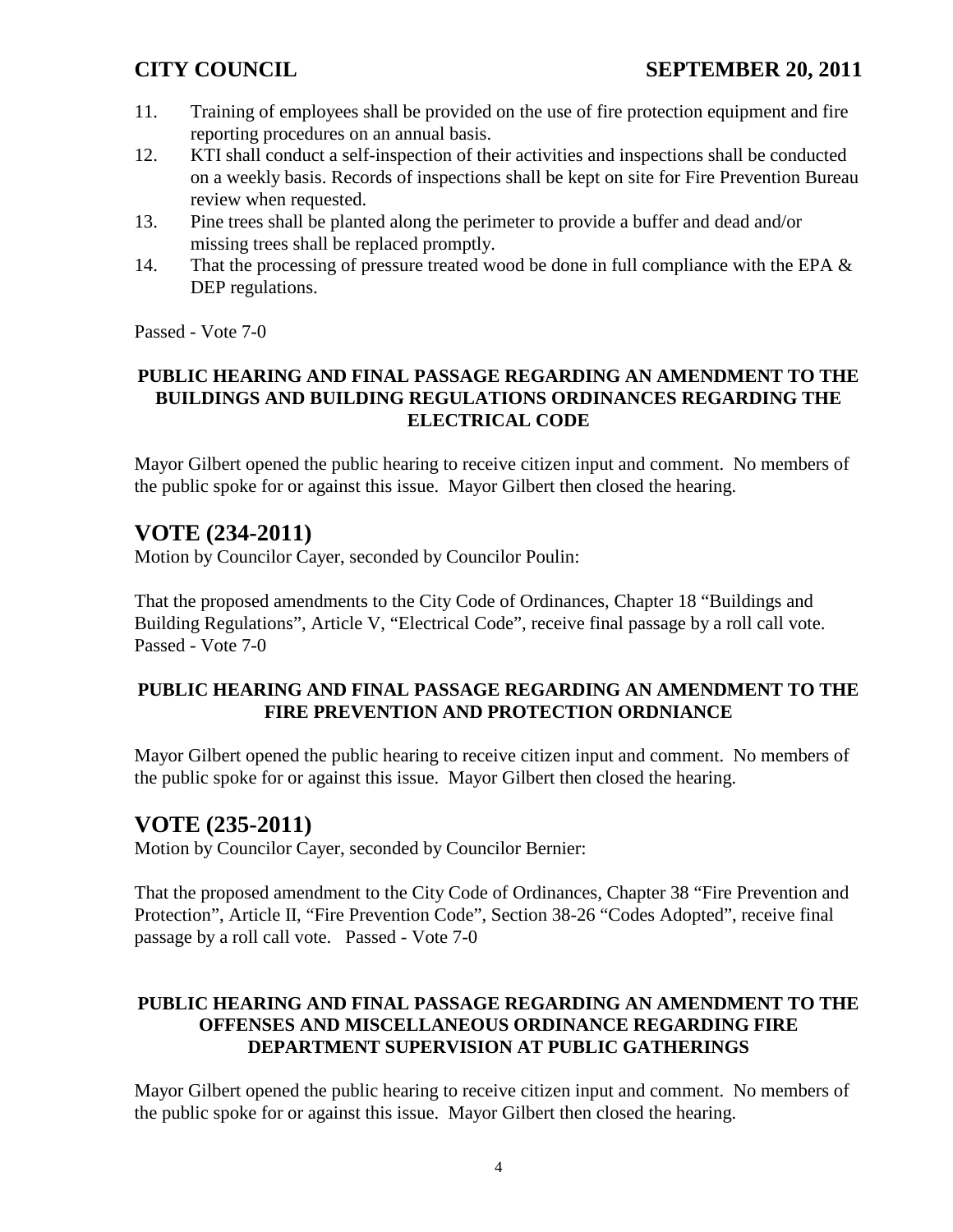# **VOTE (236-2011)**

Motion by Councilor Butler, seconded by Councilor Bernier:

That the proposed amendment to the City Code of Ordinances, Chapter 50 "Offenses and Miscellaneous", Section 50-12, "Fire Supervision of Public Gatherings", receive final passage by a roll call vote. Passed - Vote 7-0

### **RESOLVE – AUTHORIZING THE TRANSFER OF \$600,000 FOR FACILITIES PROJECTS AT THE SCHOOL DEPARTMENT**

Councilor Poulin supported all three projects – the boiler, energy audit and architectural and engineering review. He noted the funds are available and these projects are needed. Councilor Bernier concurred the boiler at Longley School needs to be replaced, yet she said more information is needed for the other projects. Councilor Cayer felt it was wrong to go outside of the budget process for such a large expenditure of funds. Councilor Poulin noted this action is just re-distributing existing funds and not bonding any additional money. The City Administrator noted the future use of the building is being reviewed whether the entire building should be a school or a community center. The assumption by the City was that the school building would qualify for the state funded replacement program, yet it did not rank as high on the list as originally thought.

# **VOTE (237-2011)**

Motion by Councilor Butler, seconded by Councilor Poulin:

To approve the Resolve authorizing the transfer of \$600,000 from the 2010 McMahon School Boiler & Ventilation Project to the Longley School Boiler Replacement & Natural Gas Conversion, the Lewiston High School Energy Audit, and the Lewiston Middle School Phase 1 Architectural & Engineering Review:

Whereas**,** the City authorized \$800,000 for the 2010 McMahon School Boiler & Ventilation Project; and

Whereas, the McMahon School Boiler & Ventilation Project was alternatively financed through a lease-purchased arrangement, thus resulting in surplus capital funds available; and

Whereas, given the anticipated energy savings at Longley School and future demands on the School Department's building infrastructure, reallocation of these funds is both appropriate and necessary;

Now, Therefore, Be It Resolved by the City Council of the City of Lewiston that the budget transfer of \$600,000 from the 2010 McMahon School Boiler & Ventilation Project to the following projects is hereby approved: the Longley School Boiler Replacement & Natural Gas Conversion - \$485,000; the Lewiston High School's Energy Audit - \$40,000; and Lewiston Middle School's Phase I Architectural & Engineering Review - \$75,000.

Passed - Vote 5-2 (Councilors Cayer and Morgan opposed.)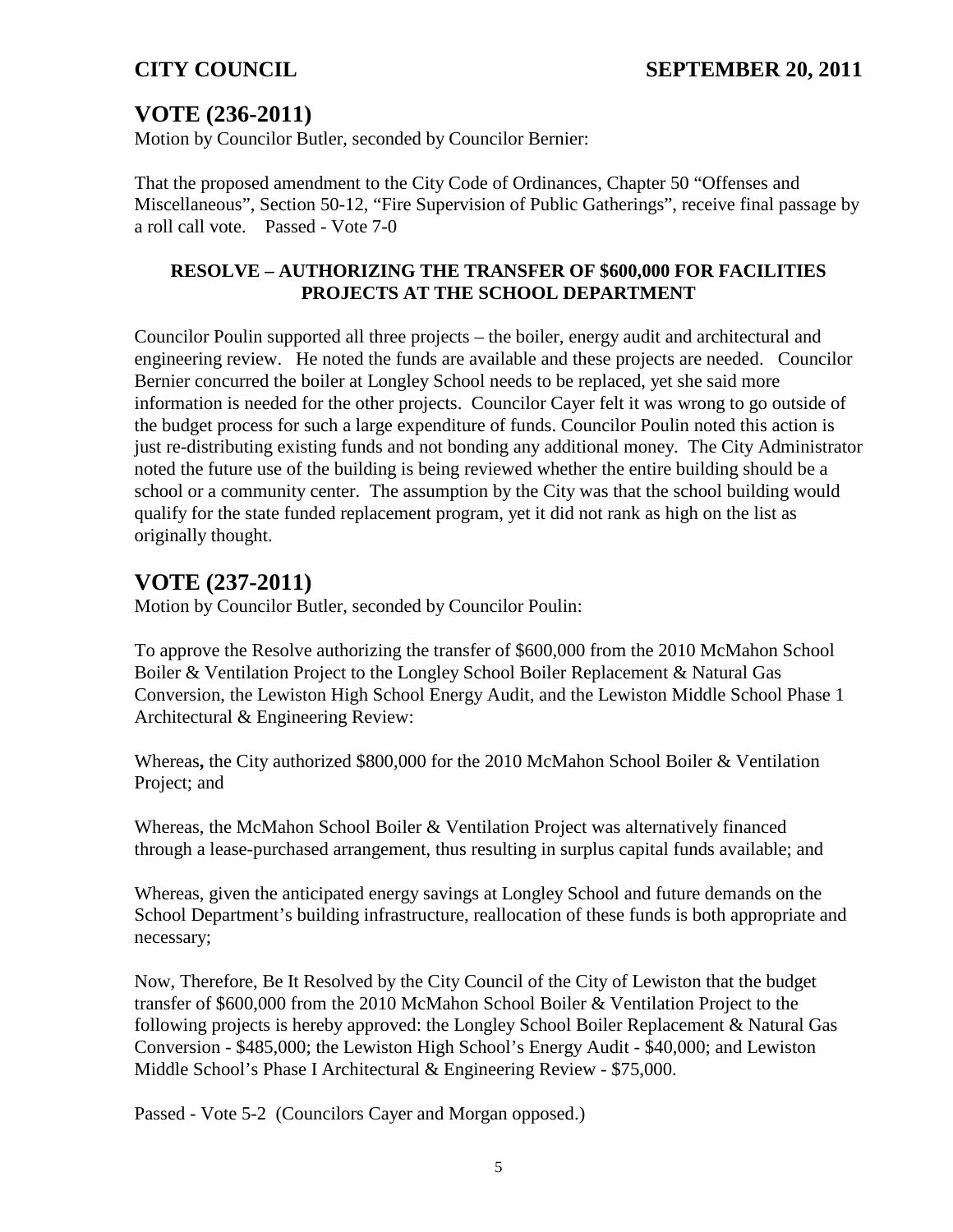#### **ORDER – AUTHORIZING THE CITY ADMINISTRATOR TO EXECUTE AN INTERLOCAL AGREEMENT WITH ANDROSCOGGIN COUNTY AND THE CITY OF AUBURN FOR EMERGENCY MANAGEMENT**

## **VOTE (238-2011)**

Motion by Councilor Cayer, seconded by Councilor Jean:

To approve the Order authorizing the City Administrator to execute an Interlocal Argreement with Androscoggin County and the City of Auburn of Emergency Management:

Whereas, the Cities of Lewiston and Auburn and Androscoggin County have had an interlocal agreement in place since 1984 that establishes a unified emergency management agency; and

Whereas, under this agreement, the County provided the agency's personnel while Lewiston and Auburn split the cost of the Emergency Operations Center (EOC) on a 50/50 basis; and

Whereas, the cost associated with the Center, located in Lewiston Central Fire Station, generally includes utilities and certain repair and maintenance items at an annual cost of from \$10,000 to \$15,000; and

Whereas, during last year's budget process, the County agreed to begin paying all of the costs associated with the EOC effective January 1, 2012, eliminating the need for the City to budget any funds for operating the EOC in future years; and

Whereas, as a result, a new agreement reflecting this change and updating the original agreement is necessary;

Now, Therefore, Be It Ordered by the City Council of the City of Lewiston that The City Administrator is hereby authorized to execute an Interlocal Agreement with Androscoggin County and the City of Auburn for Emergency Management in a form substantially as attached hereto.

Passed - Vote 7-0

#### **REPORTS AND UPDATES**

No reports or updates were presented at this time.

#### **OTHER BUSINESS**

No other business was presented at this time.

#### **EXECUTIVE SESSION TO DISCUSS LABOR NEGOTIATIONS**

## **VOTE (239-2011)**

Motion by Councilor Cayer, seconded by Councilor Bernier: